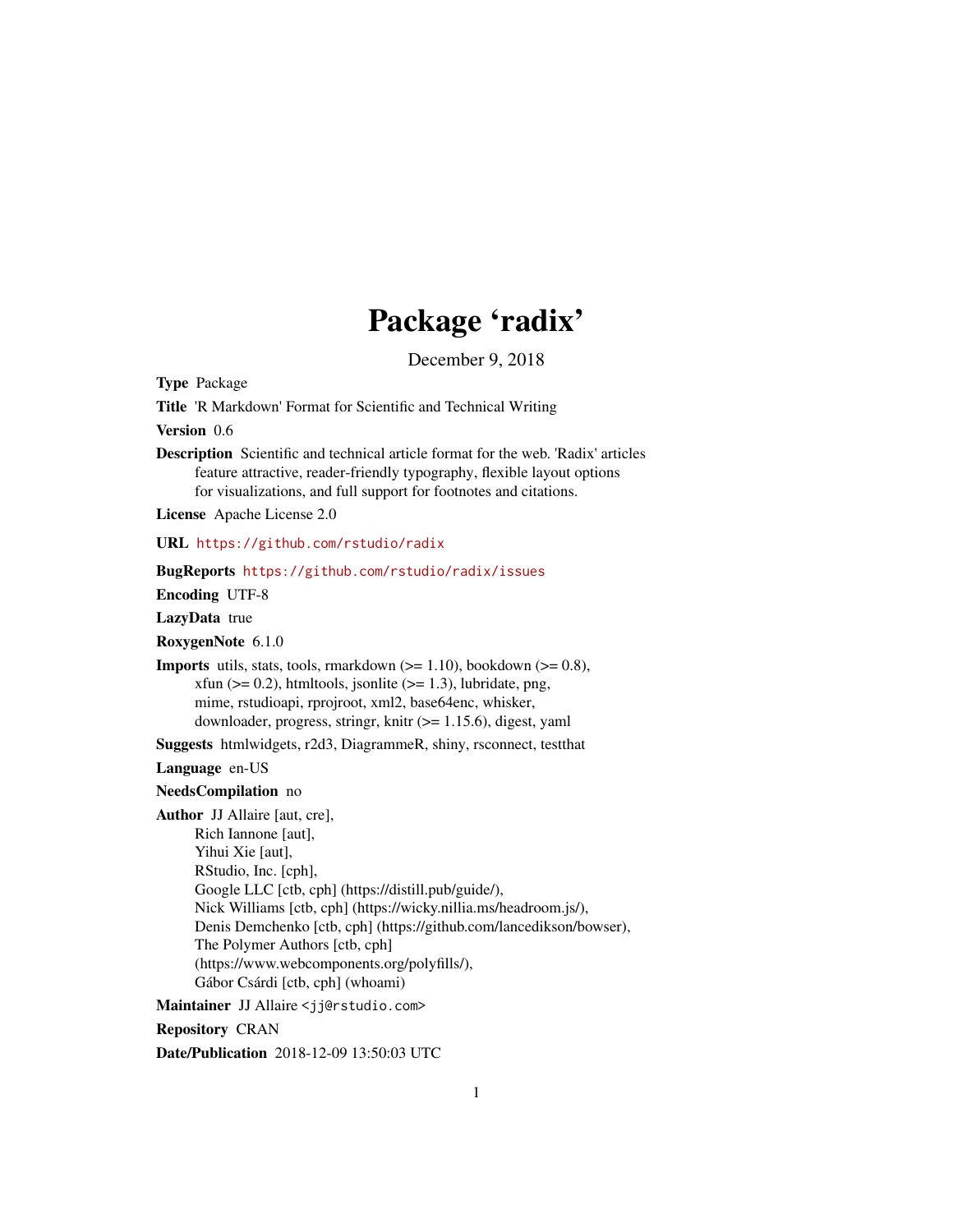# <span id="page-1-0"></span>R topics documented:

#### **Index** [8](#page-7-0) **8**

create\_post *Create a new blog post*

#### Description

Create a new blog post

# Usage

```
create_post(title, author = "auto", slug = "auto",
 date_prefix = TRUE, draft = FALSE, edit = interactive())
```
#### Arguments

| title       | Post title                                                                                    |
|-------------|-----------------------------------------------------------------------------------------------|
| author      | Post author. Automatically drawn from previous post if not provided.                          |
| slug        | Post slug (directory name). Automatically computed from title if not provided.                |
| date_prefix | Data prefix for post slug (preserves chronological order for posts within the<br>filesystem). |
| draft       | Mark the post as a draft (don't include it in the article listing).                           |
| edit        | Open the post in an editor after creating it.                                                 |

#### Note

This function must be called from with a working directory that is within a Radix website.

#### Examples

```
## Not run:
library(radix)
create_post("My Post")
```
## End(Not run)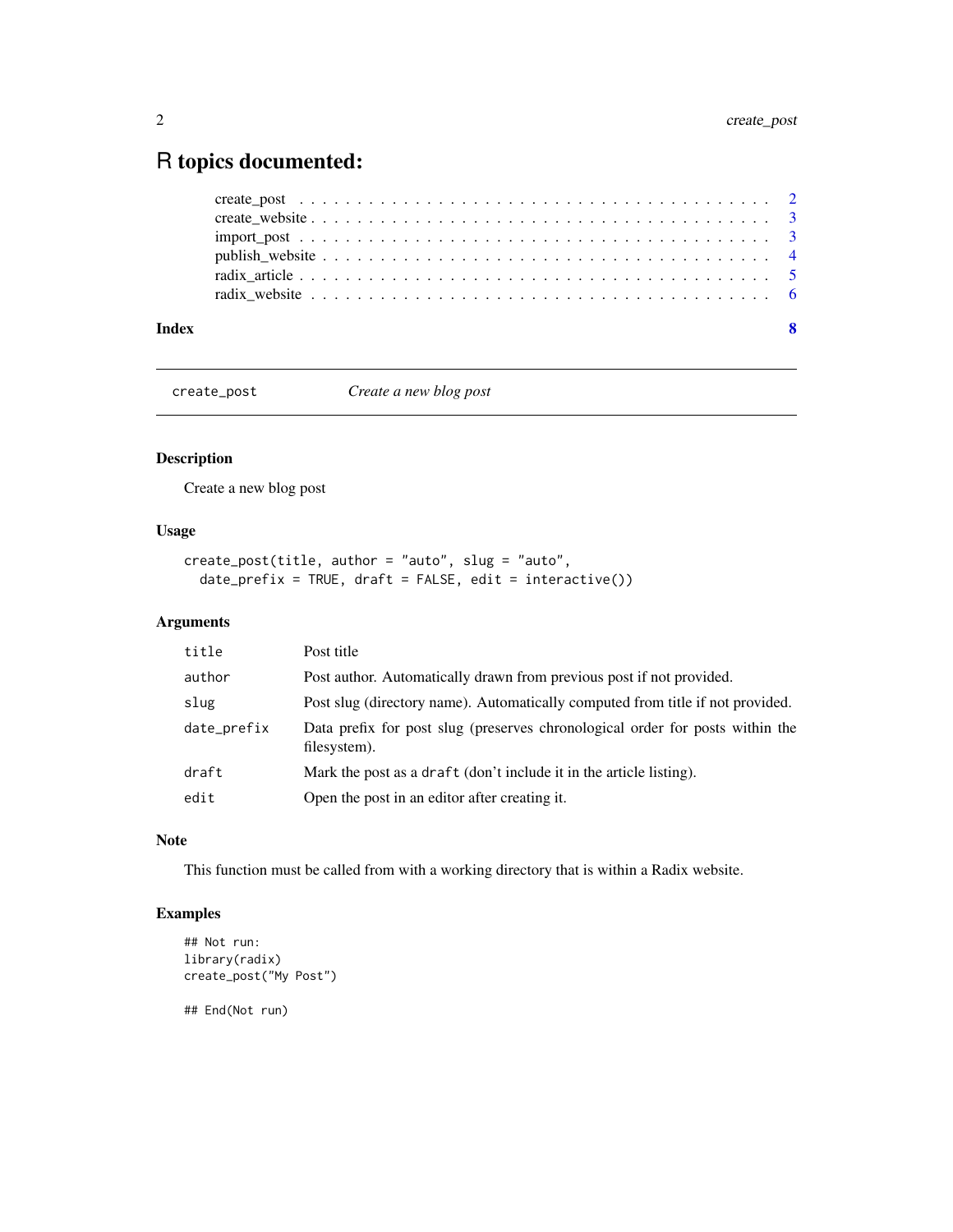# <span id="page-2-0"></span>Description

Create a basic skeleton for a Radix website or blog. Use the create\_website() function for a website and the create\_blog() function for a blog.

#### Usage

```
create_website(dir, title, gh_pages = FALSE, edit = interactive())
create_blog(dir, title, gh_pages = FALSE, edit = interactive())
```
#### Arguments

| dir      | Directory for website                                |
|----------|------------------------------------------------------|
| title    | Title of website                                     |
| gh_pages | Configure the site for publishing using GitHub Pages |
| edit     | Open site index file or welcome post in an editor.   |

#### Note

The dir and title parameters are required (they will be prompted for interatively if they are not specified).

#### Examples

```
## Not run:
library(radix)
create_website("mysite", "My Site")
```
## End(Not run)

import\_post *Import a post into a blog*

#### <span id="page-2-1"></span>Description

Import a post from an external source (e.g. GitHub repo, RPubs article, etc.).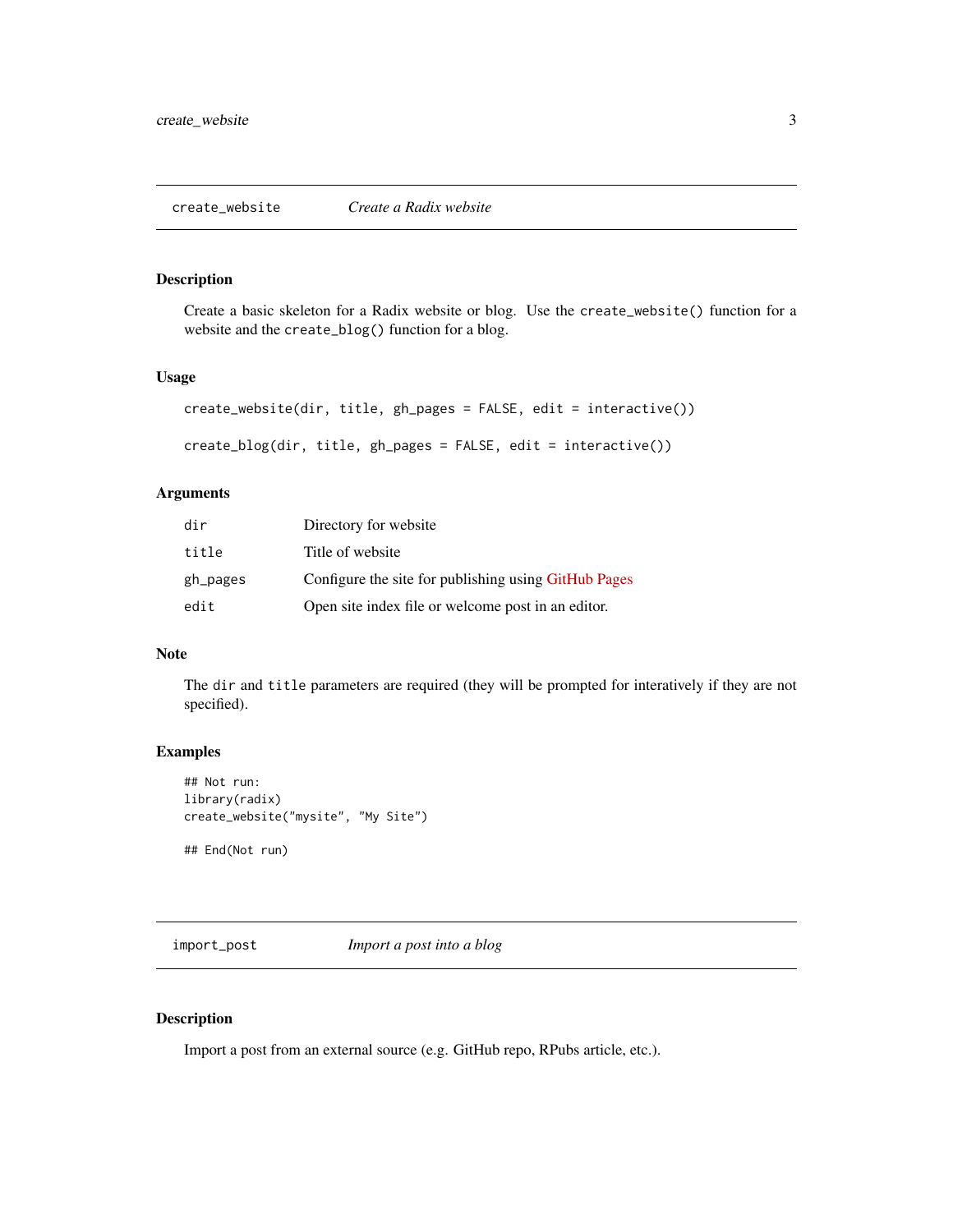#### <span id="page-3-0"></span>Usage

```
import_post(url, slug = "auto", date = Sys.Date(),
 date_prefix = TRUE, check_license = TRUE, overwrite = FALSE,
 view = interactive()
```

```
update_post(slug, view = interactive())
```
## Arguments

| url           | URL for post to import                                                                                  |
|---------------|---------------------------------------------------------------------------------------------------------|
| slug          | Post slug (directory name). Automatically computed from title if not provided.                          |
| date          | Post date (defaults to current date)                                                                    |
| date_prefix   | Data prefix for post slug (preserves chronological order for posts within the<br>filesystem).           |
| check_license | Verify that the imported posted has a creative commons license                                          |
| overwrite     | Overwrite existing post? (defaults to FALSE, use update_post() to update an<br>existing post in-place). |
| view          | View the post after importing it.                                                                       |
|               |                                                                                                         |

#### Value

Returns (invisibly) a logical indicating whether the operation completed (it may not complete if, for example, the user chose not to import an article that lacked a creative commons license).

publish\_website *Publish a Radix Website*

## Description

Publish a website to RStudio Connect

#### Usage

```
publish_website(site_dir = ".", site_name = NULL,
 method = c("rsconnect"), server = NULL, account = NULL,
  render = TRUE, launch_browser = interactive())
```
#### Arguments

| site_dir  | Directory containing website. Defaults to current working directory.                                                                                                          |
|-----------|-------------------------------------------------------------------------------------------------------------------------------------------------------------------------------|
| site_name | Name for the site (names must be unique within an account). Defaults to the<br>name provided in _site. yml (or to the name of the site dir if there is no name<br>specified). |
| method    | Publishing method (currently only "rsconnect" is available)                                                                                                                   |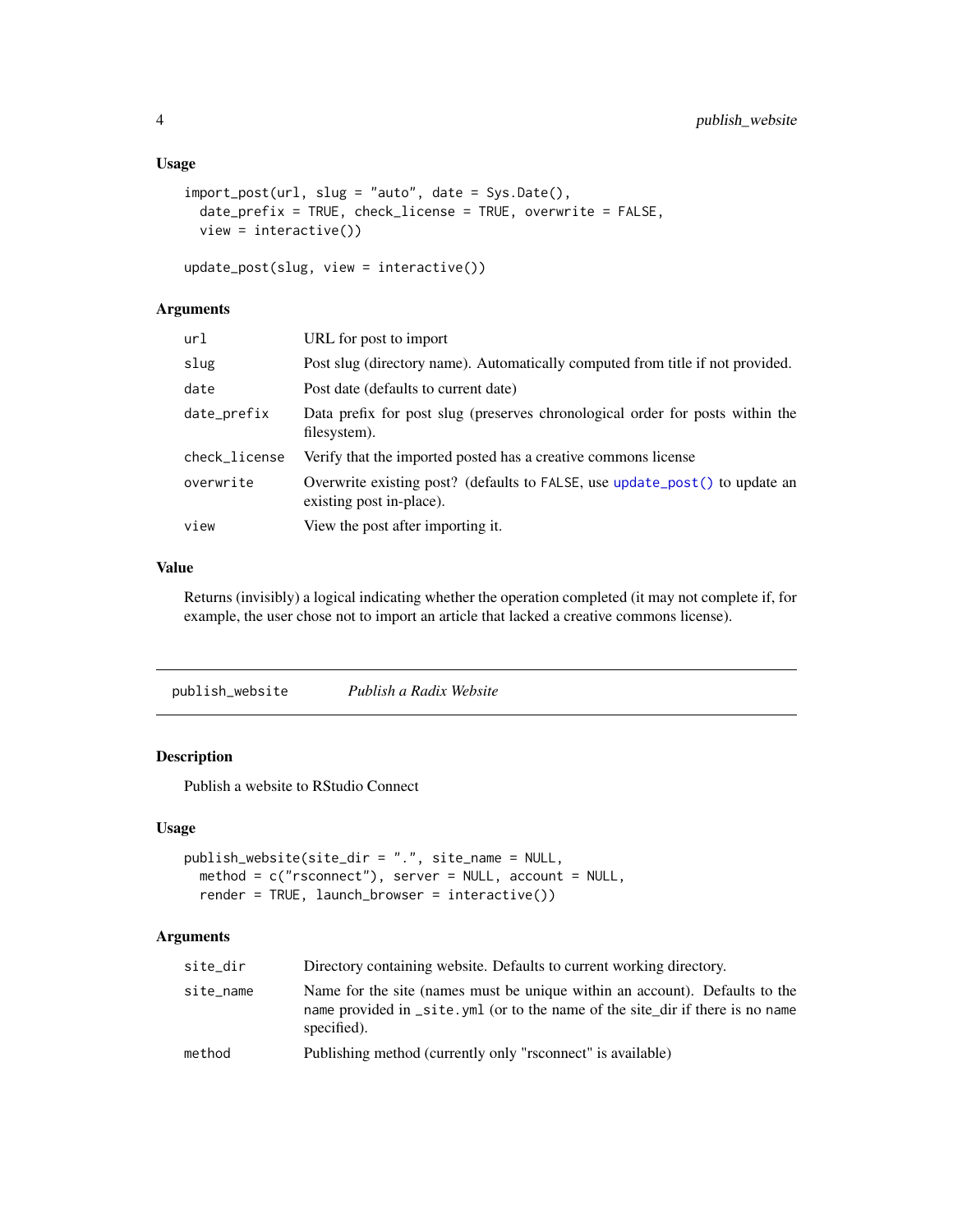# <span id="page-4-0"></span>radix\_article 5

| server  | Server name. Required only if you use the same account name on multiple<br>servers.                                                                                             |
|---------|---------------------------------------------------------------------------------------------------------------------------------------------------------------------------------|
| account | Account to deploy application to. This parameter is only required for the initial<br>deployment of an application when there are multiple accounts configured on<br>the system. |
| render  | TRUE to render the site locally before publishing.                                                                                                                              |
|         | launch_browser If TRUE, the system's default web browser will be launched automatically after<br>the site is deployed. Defaults to TRUE in interactive sessions only.           |

#### Examples

```
## Not run:
library(radix)
publish_website()
```
## End(Not run)

radix\_article *R Markdown format for Radix articles*

#### Description

Scientific and technical writing, native to the web.

#### Usage

```
radix_article(toc = FALSE, toc_depth = 3, fig_width = 6.5,
  fig_height = 4, fig_retina = 2, fig_caption = TRUE, dev = "png",
  smart = TRUE, self_contained = TRUE, mathjax = "default",
 extra_dependencies = NULL, css = NULL, includes = NULL,
 keep_md = FALSE, lib_dir = NULL, md_extensions = NULL,
 pandoc_args = NULL, \ldots)
```
#### Arguments

| toc         | TRUE to include a table of contents in the output                                                                                                                                                                                                                                                                           |
|-------------|-----------------------------------------------------------------------------------------------------------------------------------------------------------------------------------------------------------------------------------------------------------------------------------------------------------------------------|
| toc_depth   | Depth of headers to include in table of contents                                                                                                                                                                                                                                                                            |
| fig_width   | Default width (in inches) for figures                                                                                                                                                                                                                                                                                       |
| fig_height  | Default width (in inches) for figures                                                                                                                                                                                                                                                                                       |
| fig_retina  | Scaling to perform for retina displays (defaults to 2, which currently works for<br>all widely used retina displays). Set to NULL to prevent retina scaling. Note that<br>this will always be NULL when keep_md is specified (this is because fig_retina<br>relies on outputting HTML directly into the markdown document). |
| fig_caption | TRUE to render figures with captions                                                                                                                                                                                                                                                                                        |
|             |                                                                                                                                                                                                                                                                                                                             |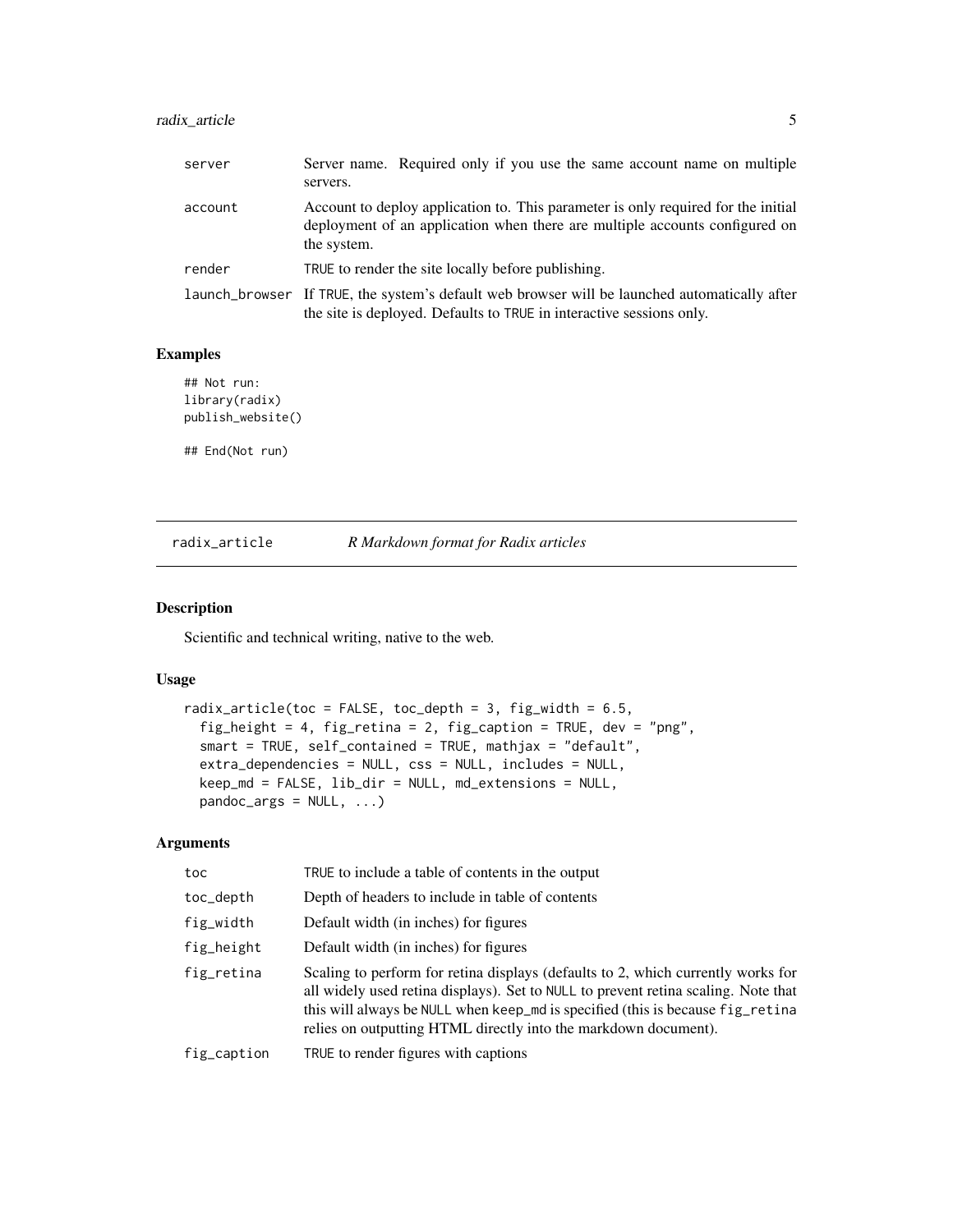<span id="page-5-0"></span>

| dev                | Graphics device to use for figure output (defaults to png)                                                                                                                                                                                                                                                     |
|--------------------|----------------------------------------------------------------------------------------------------------------------------------------------------------------------------------------------------------------------------------------------------------------------------------------------------------------|
| smart              | Produce typographically correct output, converting straight quotes to curly quotes,<br>— to em-dashes, – to en-dashes, and  to ellipses.                                                                                                                                                                       |
|                    | self_contained Produce a standalone HTML file with no external dependencies, using data:<br>URIs to incorporate the contents of linked scripts, stylesheets, images, and<br>videos. Note that even for self contained documents MathJax is still loaded<br>externally (this is necessary because of its size). |
| mathjax            | Include mathjax. The "default" option uses an https URL from a MathJax CDN.<br>The "local" option uses a local version of MathJax (which is copied into the out-<br>put directory). You can pass an alternate URL or pass NULL to exclude MathJax<br>entirely.                                                 |
| extra_dependencies |                                                                                                                                                                                                                                                                                                                |
|                    | Additional function arguments to pass to the base R Markdown HTML output<br>formatter html document base                                                                                                                                                                                                       |
| <b>CSS</b>         | One or more css files to include                                                                                                                                                                                                                                                                               |
| includes           | Named list of additional content to include within the document (typically cre-<br>ated using the includes function).                                                                                                                                                                                          |
| keep_md            | Keep the markdown file generated by knitting.                                                                                                                                                                                                                                                                  |
| lib_dir            | Directory to copy dependent HTML libraries (e.g. jquery, bootstrap, etc.) into.<br>By default this will be the name of the document with _files appended to it.                                                                                                                                                |
| md_extensions      | Markdown extensions to be added or removed from the default definition or R<br>Markdown. See the rmarkdown_format for additional details.                                                                                                                                                                      |
| pandoc_args        | Additional command line options to pass to pandoc                                                                                                                                                                                                                                                              |
| .                  | Additional function arguments to pass to the base R Markdown HTML output<br>formatter html_document_base                                                                                                                                                                                                       |

# Details

Radix articles feature attractive, reader-friendly typography, flexible layout options for visualizations, and full support for footnotes and citations.

| radix_website | R Markdown site generator for Radix websites |
|---------------|----------------------------------------------|
|---------------|----------------------------------------------|

# Description

R Markdown site generator for Radix websites

# Usage

```
radix_website(input, encoding = getOption("encoding"), ...)
```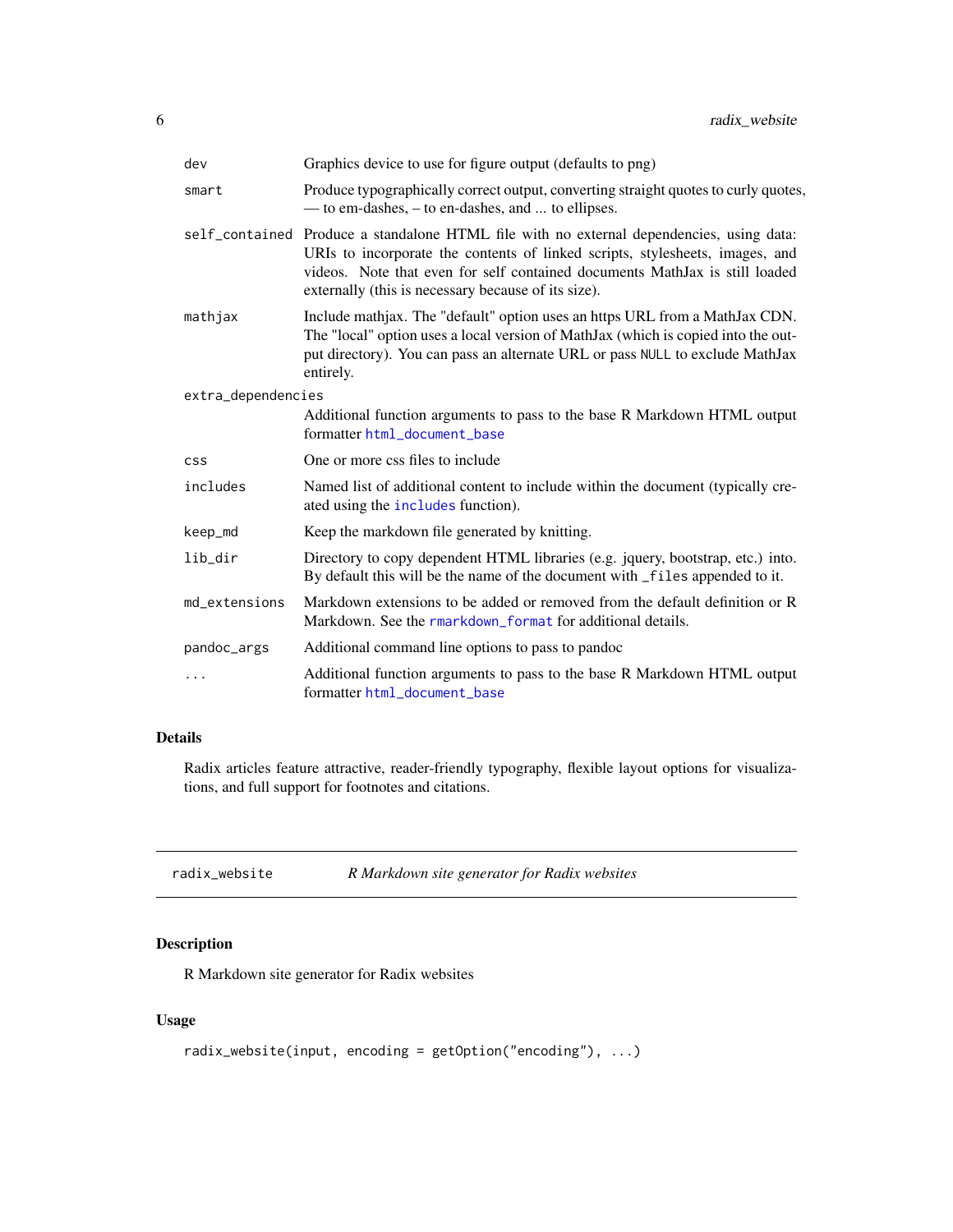# <span id="page-6-0"></span>radix\_website 7

# Arguments

| input                   | Website directory (or the name of a file within the directory). |
|-------------------------|-----------------------------------------------------------------|
| encoding                | The encoding of the input file; see file.                       |
| $\cdot$ $\cdot$ $\cdot$ | Currently unused.                                               |